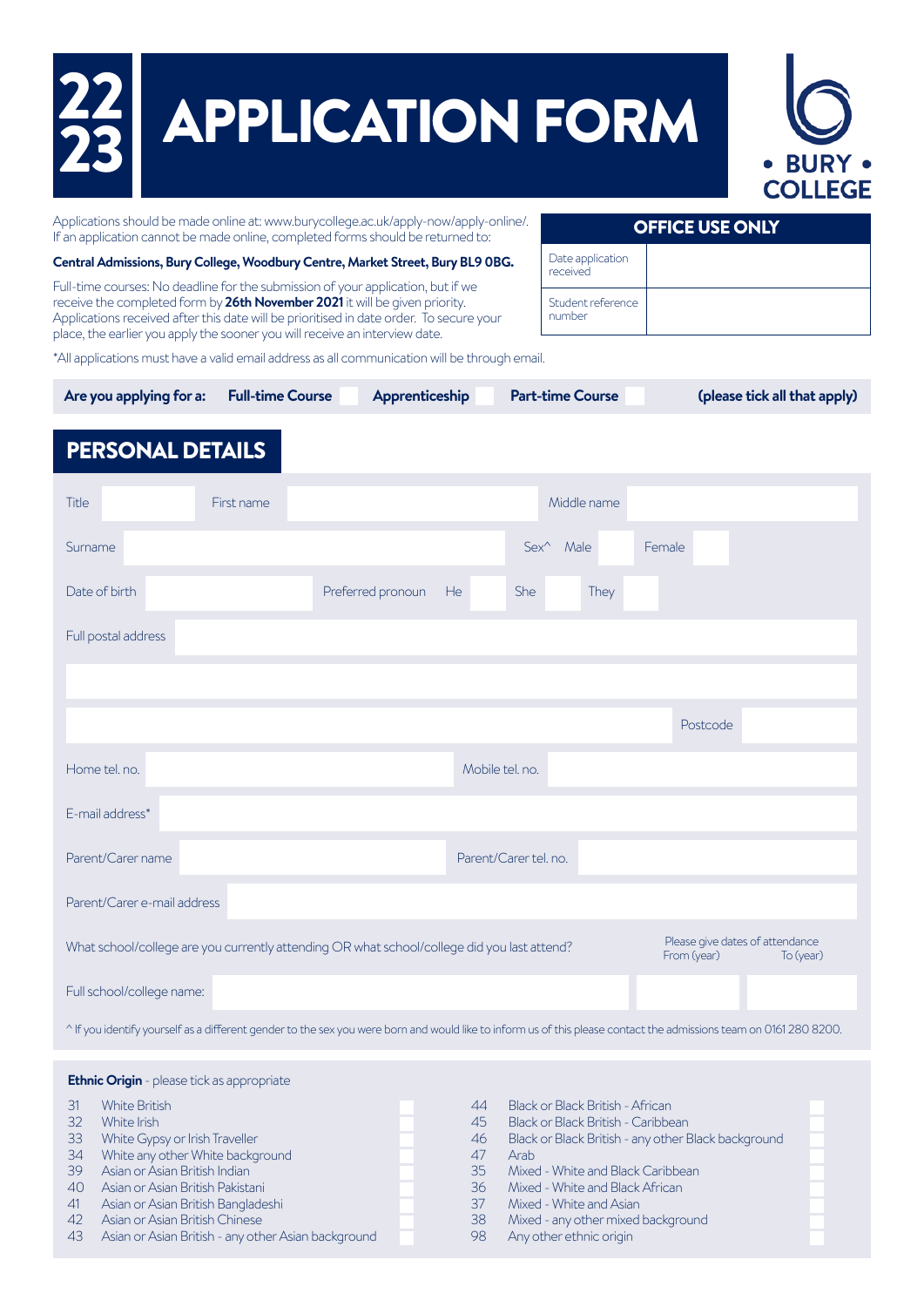## PROPOSED COURSE(S)

| Please indicate the course/subjects for which you wish to apply or wish to discuss with college staff (e.g. A Levels - Maths, Physics, Chemistry OR Engineering |             |  |  |  |  |
|-----------------------------------------------------------------------------------------------------------------------------------------------------------------|-------------|--|--|--|--|
| Level 3 OR Bury College Apprenticeship). If applying for more than one course, please list in order of preference.                                              | Course code |  |  |  |  |
| 1.                                                                                                                                                              |             |  |  |  |  |
| 2.                                                                                                                                                              |             |  |  |  |  |
| 3.                                                                                                                                                              |             |  |  |  |  |
| 4.                                                                                                                                                              |             |  |  |  |  |
| If you are unsure about the course, you can give the area you are interested in e.g. Business, Computing, Art.                                                  |             |  |  |  |  |
| 1.                                                                                                                                                              |             |  |  |  |  |
| 2.                                                                                                                                                              |             |  |  |  |  |
| What type of eventual career/job do you have in mind? (Your answer can be exact or vague - it depends on how sure you are.)                                     |             |  |  |  |  |
|                                                                                                                                                                 |             |  |  |  |  |
|                                                                                                                                                                 |             |  |  |  |  |
|                                                                                                                                                                 |             |  |  |  |  |

# PERSONAL INFORMATION

Please tell us about yourself. You may wish to include your hobbies, interests and achievements.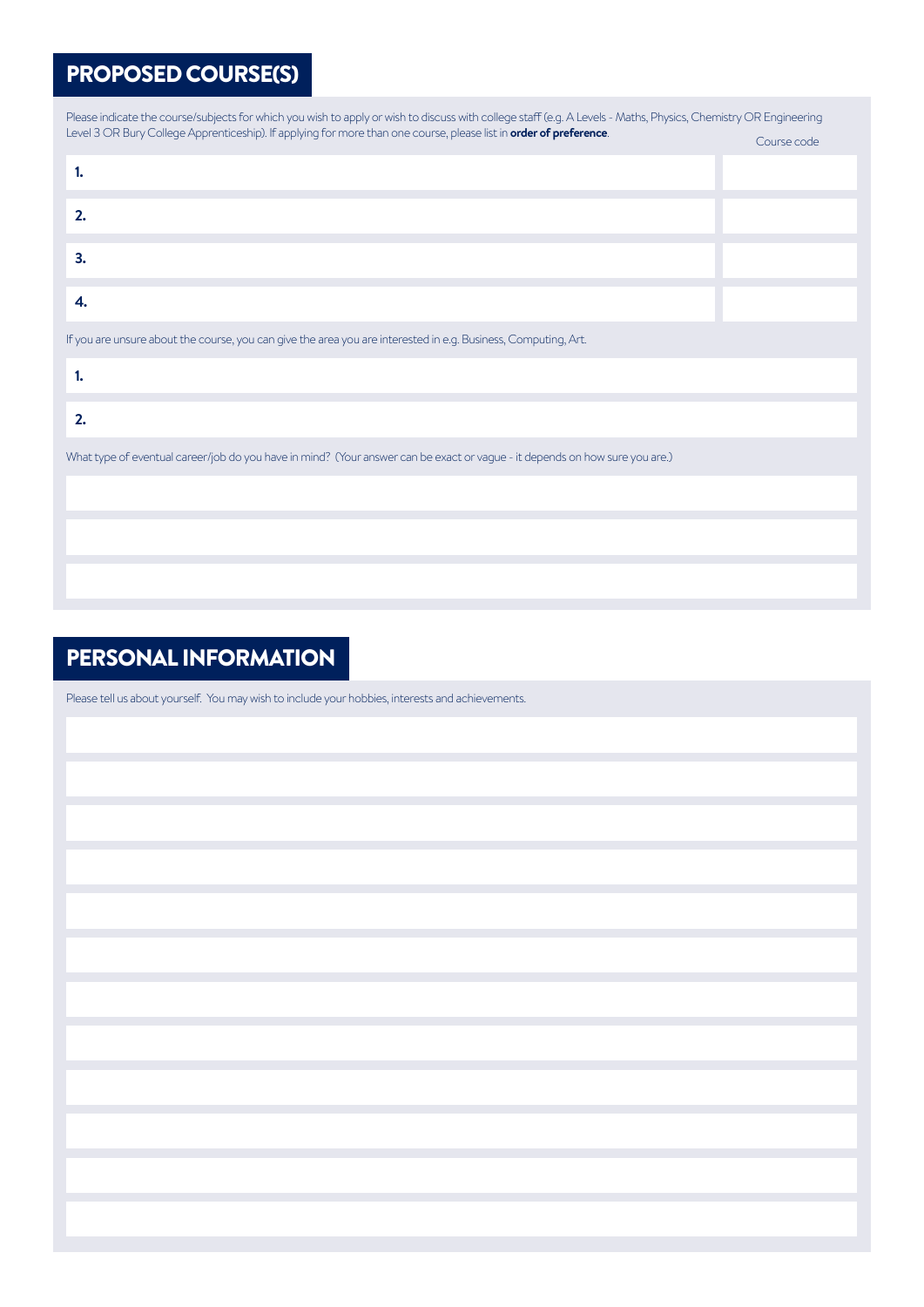## EXAMINATIONS/QUALIFICATIONS

Please list below all examinations you have already taken with the grade you achieved OR any examinations you will take before starting your college course, with predicted grades. Please list all qualifications including BTECs.

| Subject                        | Actual Grade | <b>Predicted Grade</b> | Year Exam taken |
|--------------------------------|--------------|------------------------|-----------------|
| <b>GCSE Mathematics</b>        |              |                        |                 |
| <b>GCSE English Language</b>   |              |                        |                 |
| <b>GCSE English Literature</b> |              |                        |                 |
|                                |              |                        |                 |
|                                |              |                        |                 |
|                                |              |                        |                 |
|                                |              |                        |                 |
|                                |              |                        |                 |
|                                |              |                        |                 |
|                                |              |                        |                 |
|                                |              |                        |                 |
|                                |              |                        |                 |

# SUPPORT AND FURTHER DETAILS

| Nationality                                                                                                                                                                                                                                                                                                                                                                                                                                                                                                                                                                                                                                                  |  |  |  |  |  |
|--------------------------------------------------------------------------------------------------------------------------------------------------------------------------------------------------------------------------------------------------------------------------------------------------------------------------------------------------------------------------------------------------------------------------------------------------------------------------------------------------------------------------------------------------------------------------------------------------------------------------------------------------------------|--|--|--|--|--|
| <b>No</b><br>Have you been legally resident in the UK continuously for at least the previous 3 years?<br>Yes                                                                                                                                                                                                                                                                                                                                                                                                                                                                                                                                                 |  |  |  |  |  |
| If no, please state your previous country of residence                                                                                                                                                                                                                                                                                                                                                                                                                                                                                                                                                                                                       |  |  |  |  |  |
| Do you consider yourself to have a learning difficulty and/or disability and/or health problem?<br>No<br>Yes                                                                                                                                                                                                                                                                                                                                                                                                                                                                                                                                                 |  |  |  |  |  |
| If yes, which of the following do you have? (Select more than one if appropriate)                                                                                                                                                                                                                                                                                                                                                                                                                                                                                                                                                                            |  |  |  |  |  |
| Other medical condition<br>Vision impairment<br><b>Dyslexia</b><br>Hearing impairment<br>Dyscalculia<br>(e.g. epilepsy, asthma,<br>Disability affecting mobility<br>Autism spectrum disorder<br>diabetes)<br>Profound complex disabilities<br>Asperger's syndrome<br>Other learning difficulty<br>Social and emotional difficulties<br>Other disability<br>Temporary disability after illness (for example post-viral) or accident<br>Mental health difficulty<br>Speech, Language and Communication Needs<br>Moderate learning difficulty<br>Other physical disability<br>Severe learning difficulty<br>Other specific learning difficulty (e.g. Dyspraxia) |  |  |  |  |  |
| Please indicate which is your primary learning difficulty, disability or health problem                                                                                                                                                                                                                                                                                                                                                                                                                                                                                                                                                                      |  |  |  |  |  |
| Do you have an Education, Health and Care plan (EHCP)?<br><b>No</b><br>Yes                                                                                                                                                                                                                                                                                                                                                                                                                                                                                                                                                                                   |  |  |  |  |  |
| Do any of the following apply to you? Please tick all that apply:                                                                                                                                                                                                                                                                                                                                                                                                                                                                                                                                                                                            |  |  |  |  |  |
| I am classed as a looked after child (Living with foster parents, in residential care or other residential setting)<br>I have recently left care and have a PA/Leaving care worker<br>I have an allocated social worker<br>I am a young parent (under 19 years old)<br>I am a young carer (under 19 years old) caring for a dependent adult living at home                                                                                                                                                                                                                                                                                                   |  |  |  |  |  |
| The college has a duty of care to protect all learners. In view of this, all learners are required to declare any criminal convictions. All information given will be<br>treated as sensitive data.                                                                                                                                                                                                                                                                                                                                                                                                                                                          |  |  |  |  |  |
| <b>No</b><br>Do you have any criminal convictions? (excluding fixed penalty driving offences)<br>Yes<br>If you answer 'Yes', further information will be asked for, which will be treated in a confidential manner.                                                                                                                                                                                                                                                                                                                                                                                                                                          |  |  |  |  |  |
| Have you attended a specialist education provision?<br><b>No</b><br>Yes                                                                                                                                                                                                                                                                                                                                                                                                                                                                                                                                                                                      |  |  |  |  |  |